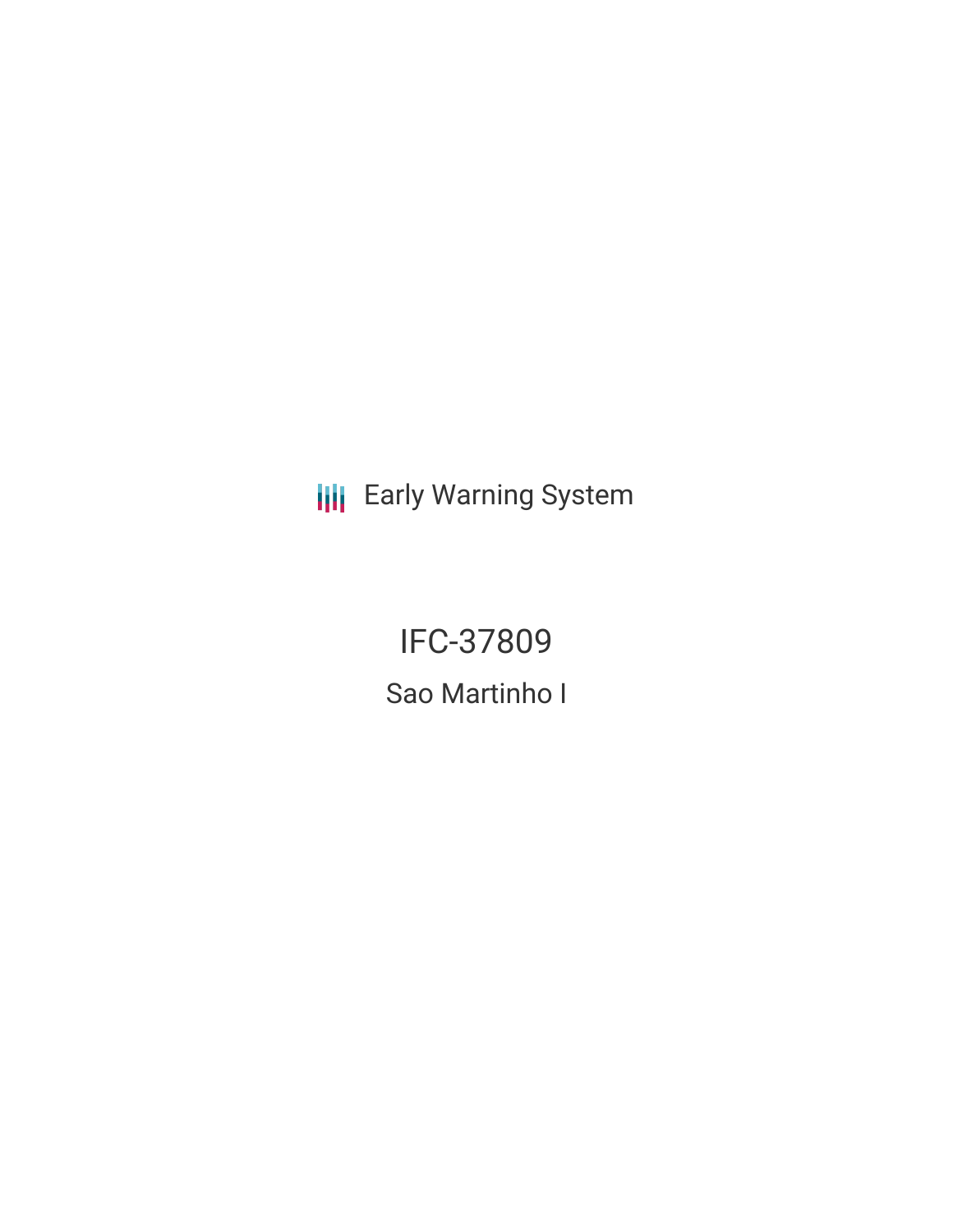

## **Quick Facts**

| <b>Countries</b>              | Brazil                                  |
|-------------------------------|-----------------------------------------|
| <b>Financial Institutions</b> | International Finance Corporation (IFC) |
| <b>Status</b>                 | Active                                  |
| <b>Bank Risk Rating</b>       | B                                       |
| <b>Voting Date</b>            | 2017-03-30                              |
| <b>Borrower</b>               | São Martinho S/A.                       |
| <b>Sectors</b>                | Agriculture and Forestry                |
| <b>Investment Type(s)</b>     | Loan                                    |
| <b>Loan Amount (USD)</b>      | \$100.00 million                        |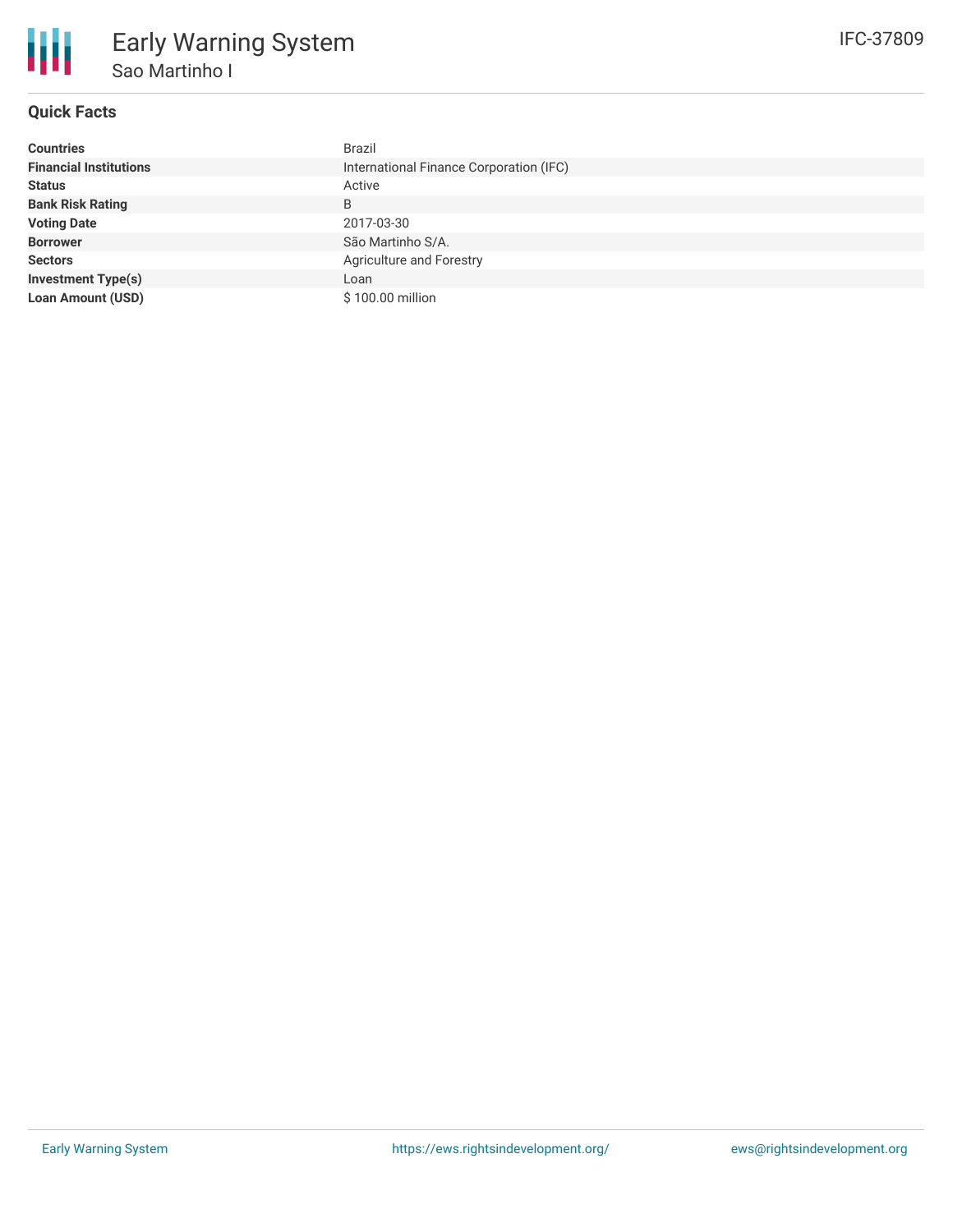

## **Project Description**

São Martinho is a leading sugar/ethanol producer in Brazil operating 4 mills in the States of São Paulo and Goiás in Brazil. São Martinho crushed 19.3 million tons of sugarcane last season (2016/2017), and produced 1.3 million tons of sugar, 398,000m3 of anhydrous ethanol and 269m3 of hydrous ethanol. The proposed investment, will support the company's investment program for sugarcane planting and sugarcane fields treatment, provide for industrial maintenance and improvements as well as to make investments in life and fire safety adequacy.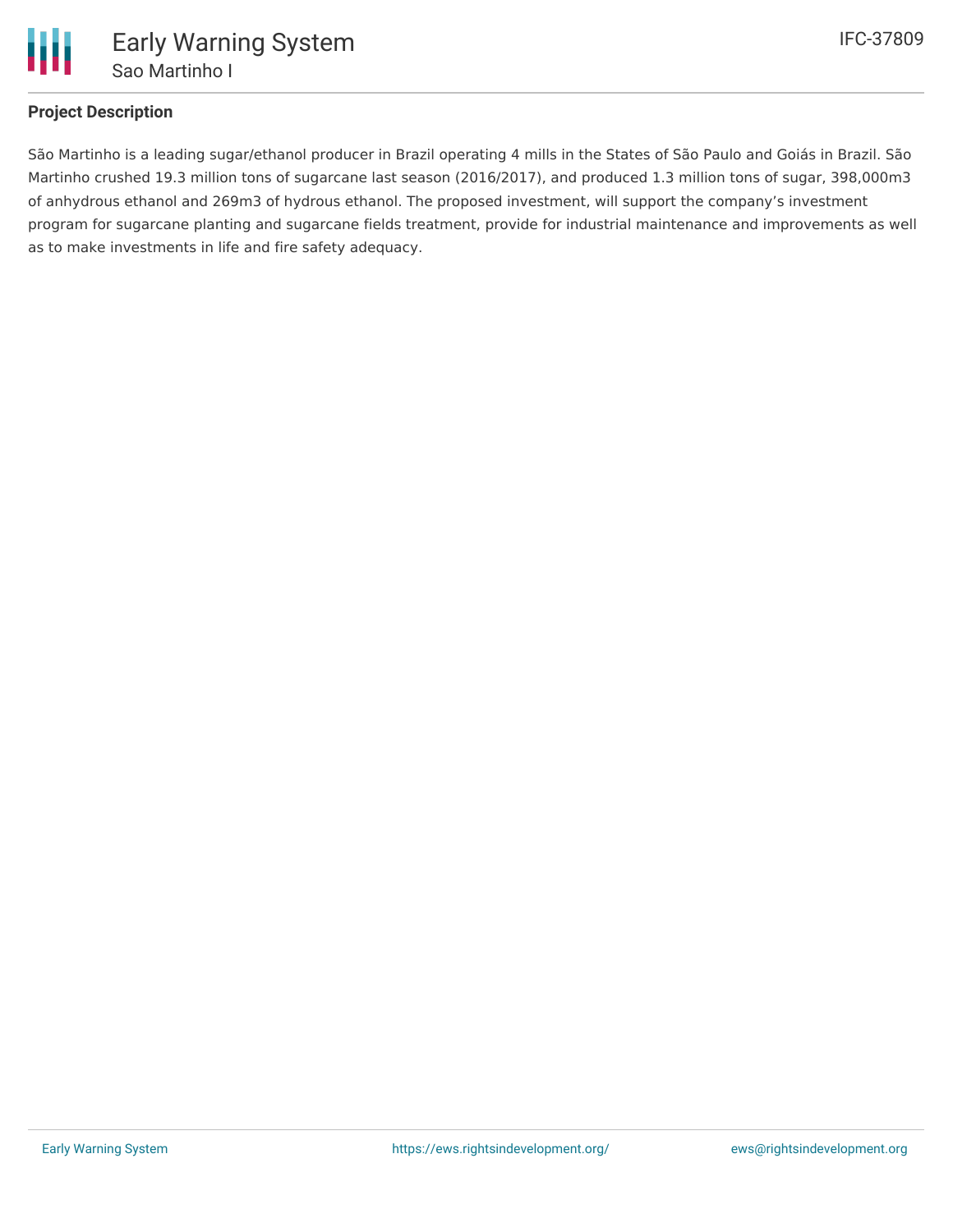## **Investment Description**

• International Finance Corporation (IFC)

IFC is considering a financing package of an A-Loan of US\$60 million and a B-Loan of US\$40 million to São Martinho.